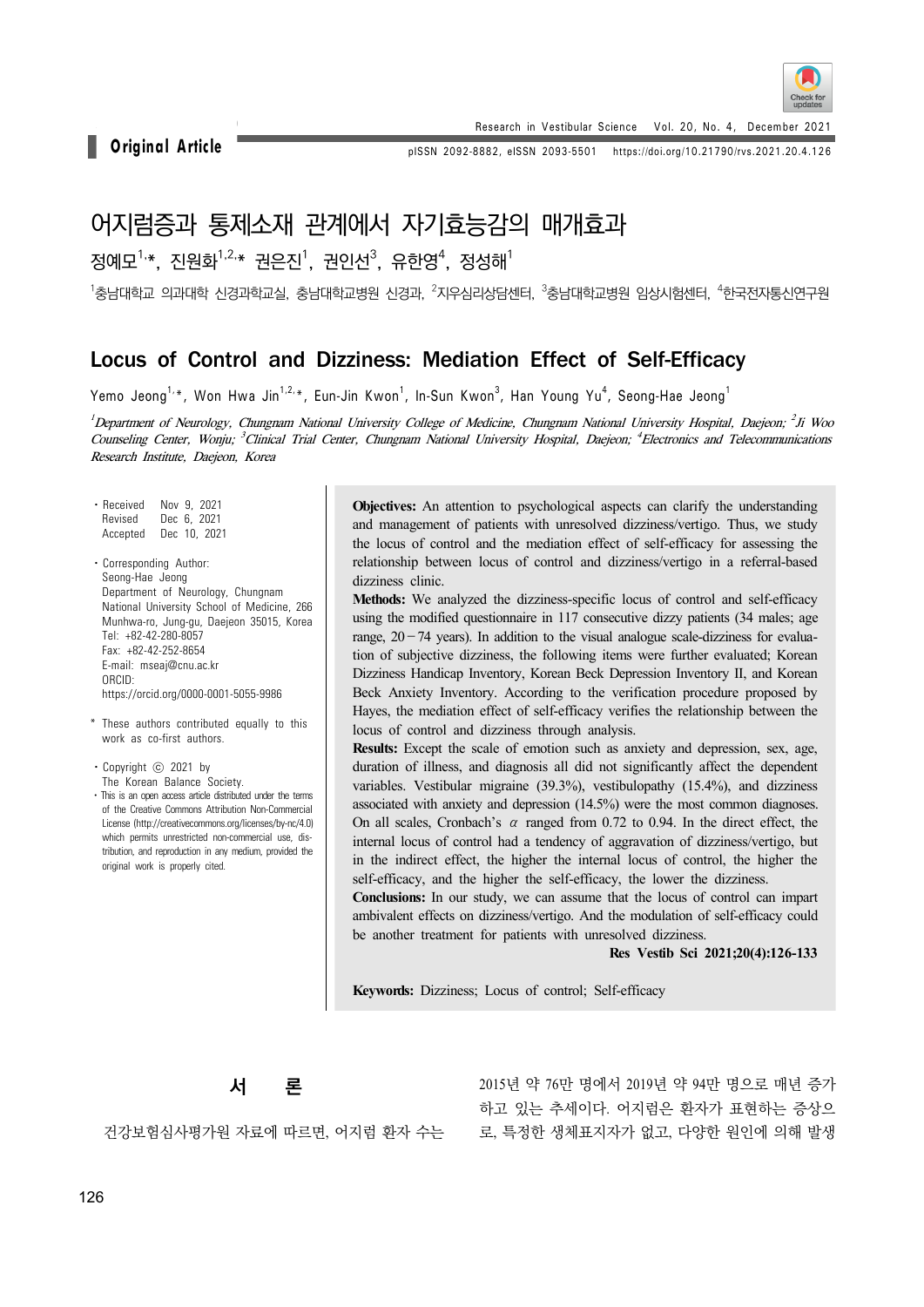하며, 전정기능 검사 결과와 주관적으로 느끼는 어지럼의 정도가 일치하지 않는 경우를 흔히 본다. 주관적 증상이 특징인 어지럼은 불안, 우울, 질병 인식(illness perception), 인지 및 행동 반응(cognitive and behavioral response) 등과 관련된다고 알려져 있다[1]. 그러므로 어지럼 환자 진료 시 정신/심리적 요인을 이해하면 환자의 어지럼을 종합적 으로 이해하는 데 도움이 될 것이다. 통제소재(locus of control)는 어지럼에 영향을 줄 수 있는 심리적 요인 중 하 나이다. 통제소재란 인간 행동의 원인과 결과에 대한 인 과적 신념으로, 자신에게 일어난 사건을 스스로 통제할 수 있다고 지각하는지 여부를 의미한다[2]. 통제소재는 내적(internal) 통제소재와 외적(external) 통제소재로 분류 할 수 있는데, 내적 통제소재가 높은 사람들은 행동의 결 과를 특질(trait), 노력 등과 같은 자신의 내적 측면에 기인 (attribution)하여 어떠한 사건과 그 결과가 스스로의 통제 범위 내에 있다고 지각한다. 반면, 외적 통제가 높은 사람 은 행동의 결과가 운명, 우연 등과 같은 외부적 요인에 기인하며 사건과 그로 인한 결과가 자신의 통제 밖에 있 다고 지각한다[2]. 통제소재와 어지럼의 관계를 알아본 선행연구를 살펴보면, 내적 통제소재가 어지럼에 긍정적 인 영향을 미쳤고, 외적 통제소재는 부정적인 영향을 미 쳤다[3]. 계층적 회귀분석을 통해 성별, 어지럼의 정도, 불 안, 정서적 스트레스 등을 통제하더라도 내적 통제소재가 강하면 어지럼으로 인한 장애 정도는 낮았다[3]. 즉, 증상 회복에 대해 내적 통제소재로 지각할수록 주관적인 어지 럼 정도는 감소하는 것으로 보인다[4]. 하지만 선행연구 들은 통제소재와 어지럼의 주 효과에만 초점을 맞추었고, 통제소재가 어떤 변수를 통해 어지럼에 영향을 미치는가 에 대한 기제(mechanism)를 검증하진 못했다[3,4].

자기효능감(self-efficacy)은 어떠한 목표 달성을 위해 필 요한 행위를 자신이 성공적으로 이행할 수 있다고 믿는 자기 신념(belief)을 말하며, 새로운 행동의 습득 및 인간 행동 변화의 주요한 결정요인이다[5]. 어지럼 환자 전정재 활훈련 연구에서, 자기효능증진 전정재활운동 교육을 8 주 동안 진행한 결과 고식적 전정재활운동에 비해 주관적, 객관적 전정 기능 회복과 자발적인 치료 순응에도 긍정적 인 영향을 미쳤다[6,7]. 따라서, 어지럼을 감소시키기 위해 특정 행동을 할 수 있다는 신념인 자기효능감이 통제소재 와 어지럼의 관계에서 한 기제로 작용할 가능성을 예상할 수 있다. 이에, 자기효능감이 통제소재와 어지럼의 관계 를 매개하는지 알아보고자 본 연구를 수행하게 되었다.

### 대상 및 방법

### 1. 대상

2020년 5월부터 2021년 8월까지 충남대학교병원 어지 럼 클리닉에 내원한 환자들을 대상으로 하였으며, 충남대 학교병원 연구윤리위원회로부터 승인을 받아 진행하였 다(No. CNUH 2020-04-019-007). 모집된 총 120명의 연구 참가자 중 설문을 완료하지 못한 3명을 제외한 117명을 대상으로 분석을 진행했다. 모든 환자들은 연구책임자가 병력 청취 및 신경학적 검사를 시행하여 진단하였다.

#### 2. 절차

연구 참가자들의 개인적 특성에 따른 어지럼의 정도를 확인하기 위해 성별, 연령, 유병기간, 진단명을 확인한 후, 가설 검증을 위해 통해 어지럼에 관한 통제소재, 자기효 능감, 어지럼으로 인한 불편감의 정도, 어지럼 정도, 우울, 불안을 자기보고식 질문지를 사용하여 측정했다.

#### 3. 측정도구

1) 어지럼에 관한 통제소재(locus of control)

어지럼에 관한 통제소재를 측정하기 위해 Martin 등[8] 이 제작 및 타당화한 두통 통제소재 척도를 본 연구 상황 에 맞게 어지럼 통제소재 척도로 수정하여 사용했다. 어 지럼 통제 척도는 총 33문항으로 5점 척도(1, 전혀 그렇지 않다; 5, 매우 그렇다)로 3개의 하위요인(내적 통제소재, 전문가 통제소재, 우연 통제소재)으로 구성되어 있다. 내 적 통제소재는 자기 행동으로 어지럼의 경과나 발생을 통 제할 수 있다고 지각하는 것, 전문가(professional) 통제소 재는 전문적이고 권위적인 인물이 어지럼을 통제할 수 있 다고 지각하는 것, 우연(chance) 통제소재는 어지럼이 우 연하게 발생한다고 지각하는 것을 의미한다. 점수가 높을 수록 각 하위요인의 통제소재가 높음을 의미한다.

#### 2) 자기효능감(self-efficacy)

어지럼 환자의 자기효능감을 측정하기 위해 두통 자기 효능감 척도를 본 연구 상황에 맞게 어지럼 자기효능감 척도로 수정한 척도를 사용했다. 어지럼 자기효능감 척도 는 총 25문항이고 5점 척도(1, 전혀 그렇지 않다; 5, 매우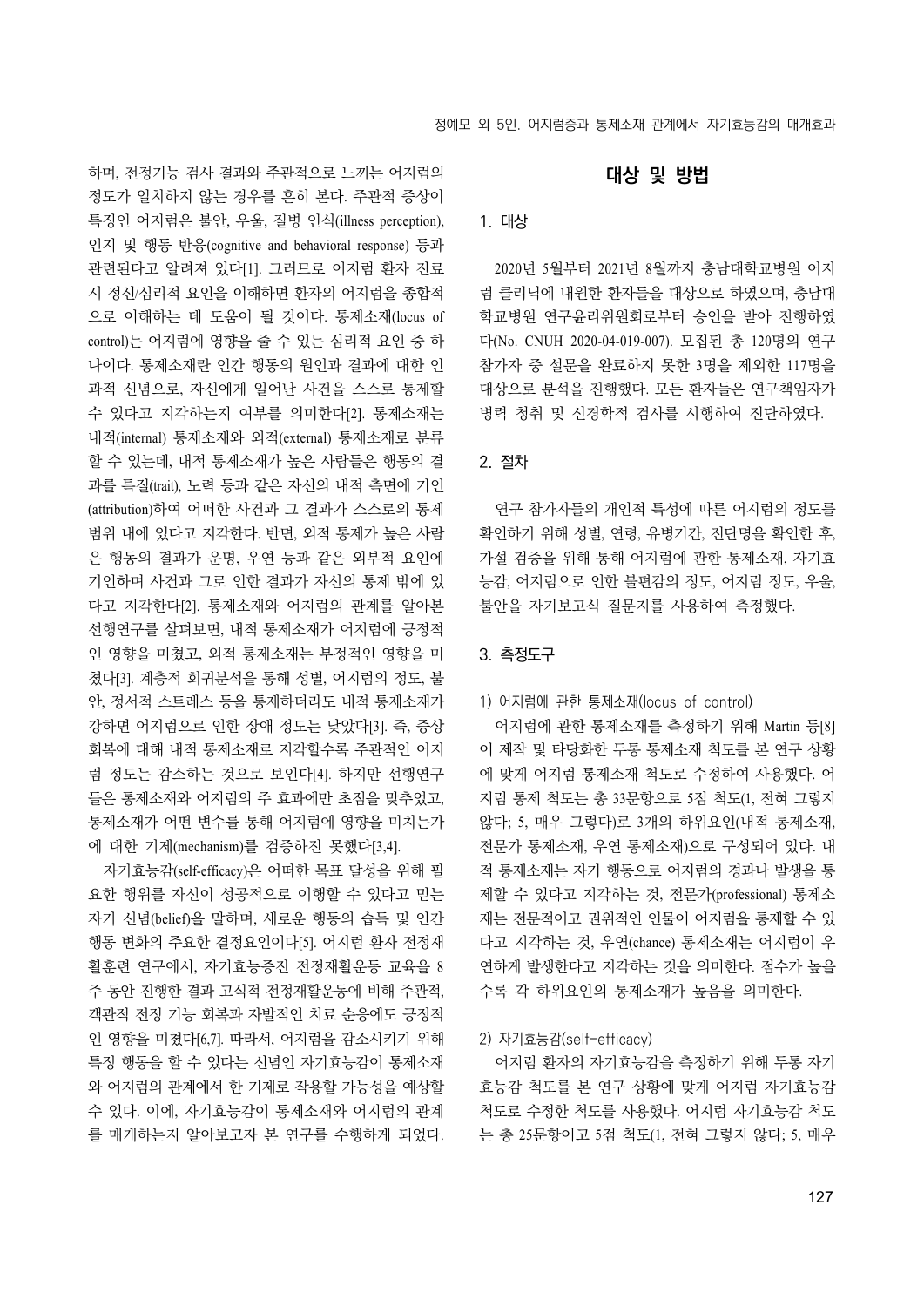그렇다)로 구성되며, 점수가 높을수록 자기효능감이 높다 는 것을 의미한다[9].

#### 3) 어지럼장애척도

일상생활에서의 어지럼에 의한 불편감 정도를 측정하 기 위해 한국판 어지럼장애척도(Korean Dizziness Handicap Inventory, K-DHI)를 사용했다. K-DHI는 총 25문항으로, 기 능적, 정서적, 신체적 3개의 하위요인으로 구성되어 있다. 기능적 요인은 여가활동 또는 직업과 관련된 동작들에 대 한 내용이고, 감정적 요인은 어지럼으로 인한 불안과 좌 절에 대한 내용이다. 신체적 요인은 일상생활에서 흔히 하는 기본적인 신체 동작에 대한 내용이다[10]. K-DHI 점 수 0점에서 30점은 경도 수준, 31점에서 60점은 중등도 수준, 61점에서 100점은 고도 수준의 불편감으로 평가했 다.

#### 4) 어지럼 시각아날로그척도

어지럼의 정도를 측정하기 위해 어지럼 시각아날로그 척도(visual analogue scale-dizziness, VAS-D)를 사용했다. 이 척도는 0–10점까지의 범위로 어지럼의 정도를 나타낸다. 0점은 어지럼이 전혀 없는 상태이며, 10점은 환자가 상상 할 수 있는 최대 강도의 어지럼이다. 점수가 높을수록 환 자가 어지럼을 심하게 느끼는 것을 의미한다.

#### 5) 우울감

선행연구에서 우울감이 어지럼과 양의 상관을 보이고 심리적 고통이 어지럼을 높인다는 것이 밝혀졌기 때문에 우울감을 통제하여 통제소재가 어지럼에 미치는 영향을 살펴보기 위해 우울감을 측정하였다[1,11]. 우울감을 측정 하기 위해 Beck 등[12]이 개발하고 Kim 등[13]이 번역 및 타당화한 한국판 Beck 우울척도 2판을 사용했다. 0점(전 혀 그렇지 않다)부터 3점(정말 견디기 힘들었다)까지의 총 21개 문항으로 구성되어 있으며, 0점에서 13점까지는 정상범위, 14점에서 19점은 경도 수준의 우울, 20점에서 28점은 중등도 수준의 우울, 29점에서 63점까지는 고도 수준의 우울에 해당한다.

#### 6) 불안

선행연구에서 불안이 어지럼과 양의 상관을 보이고 심 리적 고통이 어지럼을 높인다는 것이 밝혀졌기 때문에 불 안을 통제하여 통제소재가 어지럼에 미치는 영향을 살펴 보기 위해 불안을 측정했다[1,11]. 불안을 측정하기 위해 Beck 등[14]이 개발하고 Kim 등[15]이 번역 및 타당화한 한국판 Beck 불안척도를 사용했다. 0점(전혀 그렇지 않다) 부터 3점(정말 견디기 힘들었다)까지의 총 21개 문항으로 구성되어 있으며, 0점에서 7점까지는 정상범위, 8점에서 15점은 경도 수준의 불안, 16점에서 25점은 중등도 수준 의 불안, 26점에서 63점까지는 고도 수준의 불안에 해당 한다.

#### 4. 통계 분석

표본수 산정을 위해 G-Power 3.1 (통계방법: 분산분석, 선형 다중회귀분석)을 사용하여 표본 크기를 산출했다. 중간의 효과크기인 0.15, 유의확률은 0.05, power는 .95로 설정하여 표본크기 119명을 얻었다[16-18]. 본 연구의 결 과를 분석하기 위해 IBM SPSS Statistics ver. 26.0 (IBM Corp., Armonk, NY, USA) 프로그램을 사용했으며 구체적 인 분석 방법은 다음과 같다. 첫째, 연구 참가자의 인구통 계적 특성을 파악하기 위하여 평균, 표준편차를 산출하고 빈도분석을 실시했다. 둘째, 측정 도구의 신뢰도를 검증 하기 위해 각 척도의 내적 일관성 계수(Cronbach's α)를 확인하고 Pearson 상관계수를 이용하여 각 변수들의 관련 성을 확인했다. 셋째, 성별, 진단명, 유병기간에 따라 어지 럼의 정도가 다른지 확인하기 위해 분산분석을 실시했고, 연령, 우울, 불안이 어지럼에 영향을 주는지 확인하기 위 해 다중회귀분석을 실시했다. 넷째, 통제소재와 어지럼의 관계에서 자기효능감의 매개효과를 확인하기 위해 Hayes [19]의 PROCESS Macro의 Model 4를 이용했다. 부트스트 랩 표본은 10,000회 추출하였다.

### 결 과

본 연구에 모집된 환자는 총 117명(남자 34명)으로, 연 령은 20세에서 74세(평균±표준편차, 50.3±13.2세)였다. 유 병기간의 범위는 2일에서 10,220일(541.9±1,311.7일; 중위 수, 90일)이었다. 참가자들의 진단명은 전정편두통(39.3%), 전정병증(15.4%), 심리적 어지럼(14.5%) 순이었다.

환자들의 내적 통제소재 점수의 평균과 표준편차는 2.7±0.9점, 전문가 통제소재 점수는 3.6±0.7점, 우연 통제소 재 점수는 3.2±0.7점이었다. 참가자들의 자기효능감의 평 균과 표준편차는 2.7±0.6점, DHI는 36.9±20.7점, VAS-D는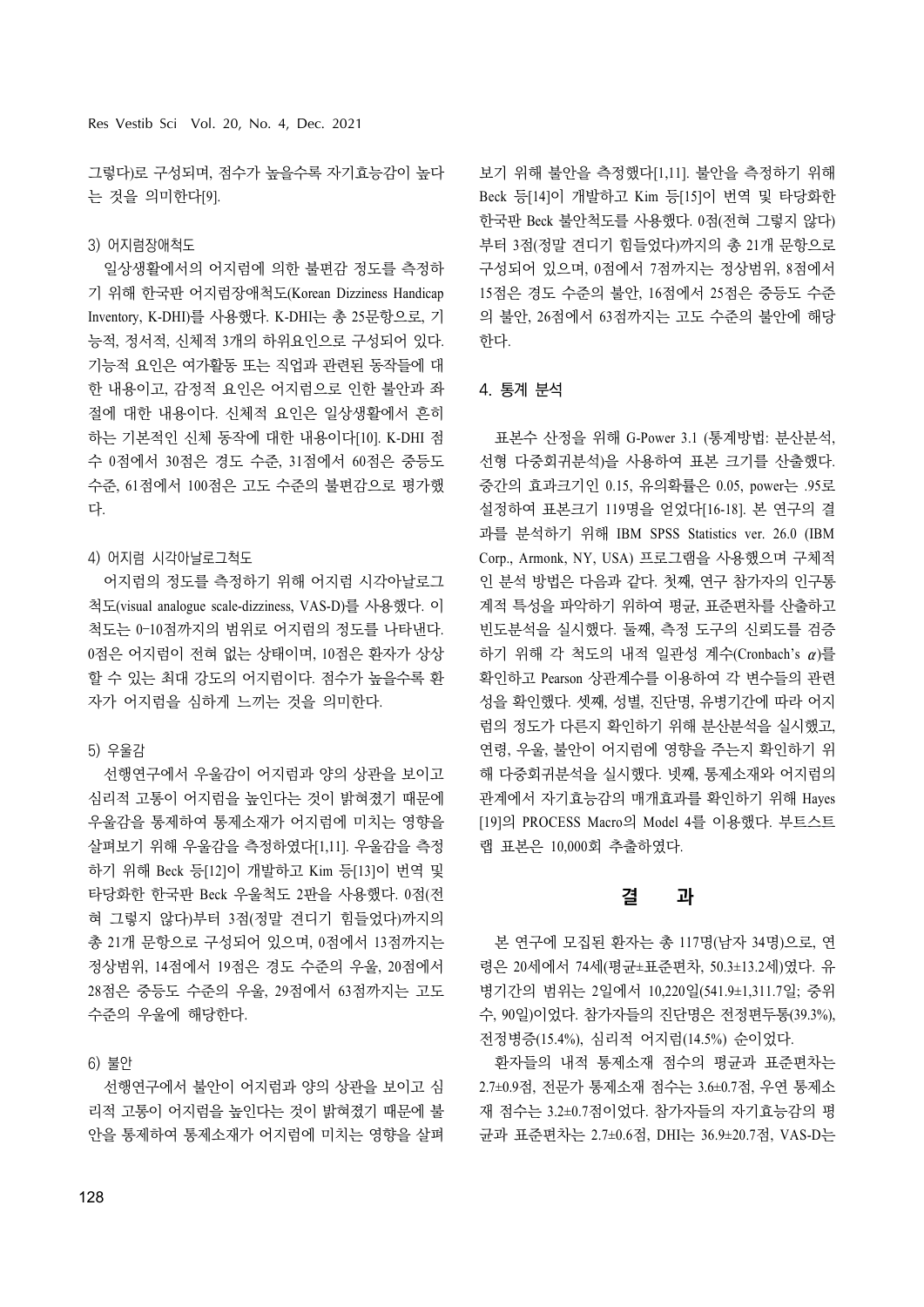4.8±2.3점이었다. 우울의 평균과 표준편차는 17.7±9.6점이 었고, 불안은 18.0±12.1점이었다(Table 1).

**Table 1.** Clinical characteristics of patients

| Characteristic                 | Data            |
|--------------------------------|-----------------|
| No. of patients                | 117             |
| Sex                            |                 |
| Male                           | 34 (29.1)       |
| Female                         | 83 (70.9)       |
| Age (yr)                       | $50.3 \pm 13.2$ |
| $20 - 29$                      | 11 (9.4)        |
| $30 - 39$                      | 15(12.8)        |
| $40 - 49$                      | 19 (16.2)       |
| $50 - 59$                      | 37 (31.6)       |
| >60                            | 35 (29.9)       |
| Disease duration (day)         | 585.8±1,402.5   |
|                                | (median, 90)    |
| $\leq$ 1 month                 | 39 (33.3)       |
| $1-3$ months                   | 23 (19.7)       |
| $>3$ months                    | 55 (47.0)       |
| Main diagnosis                 |                 |
| Vestibular migraine            | 46 (39.3)       |
| Vestibulopathy                 | 18 (15.4)       |
| Chronic anxiety and depression | 17 (14.5)       |
| Others                         | 35 (29.9)       |
| Locus of control               |                 |
| Internal                       | $2.7 \pm 0.9$   |
| Professional                   | $3.6 \pm 0.7$   |
| Chance                         | $3.2 \pm 0.7$   |
| Self-efficacy                  | 2.7(0.6)        |
| DHI                            | $36.9 \pm 20.7$ |
| $\leq 30$                      | 51 (43.6)       |
| >30                            | 66 (56.4)       |
| VAS-D                          | $4.8 \pm 2.3$   |
| $\leq$ 4                       | 56 (47.9)       |
| $\geq 5$                       | 61(52.1)        |
| $BDI-IIa$                      | $17.7 \pm 9.6$  |
| $\leq$ 13                      | 40 (34.2)       |
| $14-19$                        | 24 (20.5)       |
| $20 - 28$                      | 28 (23.9)       |
| $\geq$ 29                      | 14 (12.0)       |
| $BAI^{b}$                      | $18.0 \pm 12.1$ |
| $\leq 7$                       | 25 (21.4)       |
| $8 - 15$                       | 32 (27.4)       |
| $16 - 25$                      | 33 (28.2)       |
| $\geq$ 26                      | 25 (21.4)       |

Values are presented as number only, number (%), or mean±standard deviation.

BAI, Beck Anxiety Inventory; BDI-II, Beck Depression Inventory-II; DHI, Dizziness Handicap Inventory; VAS-D, visual analogue scale-dizziness.

Missing value:  $a^{a}$ 11,  $b^{b}$ 2.

#### 1. 측정도구의 신뢰도

본 연구에서 어지럼 통제소재 척도의 신뢰도를 나타내 는 내적 일관성 계수 Cronbach's α는 내적 통제소재에서 .87, 전문가 통제소재에서 .81, 우연 통제소재에서 .75로 나타났고, 어지럼 자기효능감 척도의 Cronbach's α [19]는 .86으로 나타났다. DHI의 Cronbach's α [19]는 전체 문항에서 .92, 기능적 요인에서 .87, 정서적 요인에서 .85, 신체적 요인 에서 .72로 나타났다. 우울 척도와 불안 척도의 Cronbach's α [19]는 각각 .91, .94로 나타났다.

#### 2. 변인들의 상관관계

어지럼에 관한 통제소재와 자기효능감, 어지럼 정도, 연령, 유병기간 사이의 관계를 알아보기 위해 Pearson 상 관분석을 실시했다(Table 2). 변인들의 상관을 확인한 결 과, 내적 통제소재와 DHI 점수는 양의 상관을 보였고 (*r*=.24, *p*<0.05), 우연 통제소재는 DHI 점수(*r*=.59, *p*<0.01), VAS-D 점수(*r*=.39, *p*<0.01)와 양의 상관을 보였다. 자기효 능감은 내적 통제소재와 양의 상관이 있었고(*r*=.33, *p*< 0.01), 우연 통제소재 (*r*=‒.32, *p*<0.01), DHI 점수(*r*=‒.23, *p*< .05), VAS-D 점수(*r*=–.23, *p*<0.05)와 음의 상관을 보였다. 우울은 DHI 점수와 양의 상관을 보였다(*r*=.40, *p*<0.01). 불 안은 DHI 점수(*r*=.52, *p*<0.01), VAS-D 점수(*r*=.37, *p*<0.01) 와 양의 상관을 보였다.

#### 3. 어지럼과 우울, 불안의 관계

우울과 불안이 어지럼에 영향을 미치는지 확인하기 위 해 다중회귀분석을 실시한 결과, 우울은 VAS 점수와 DHI 점수에 유의한 영향을 미치지 못했으나, 불안이 심할수록 어지럼이 유의하게 심해지는 것으로 나타났다(VAS: β= 0.33, *p*<0.01; DHI: β=0.42, *p*<0.001) (Table 3).

# 4. 어지럼에 관한 통제소재와 어지럼 관계에서 자기효능감 의 간접효과

분산분석 결과, 성별, 진단명, 유병기간에 따라 어지럼 정도 및 불편감 정도에 차이가 없었고, 다변수 회귀분석 에서 우울과 불안 중 불안이 어지럼(VAS-D, DHI)에 유의 한 영향을 미쳐 부트스트랩 검증 시 불안을 통제하고 분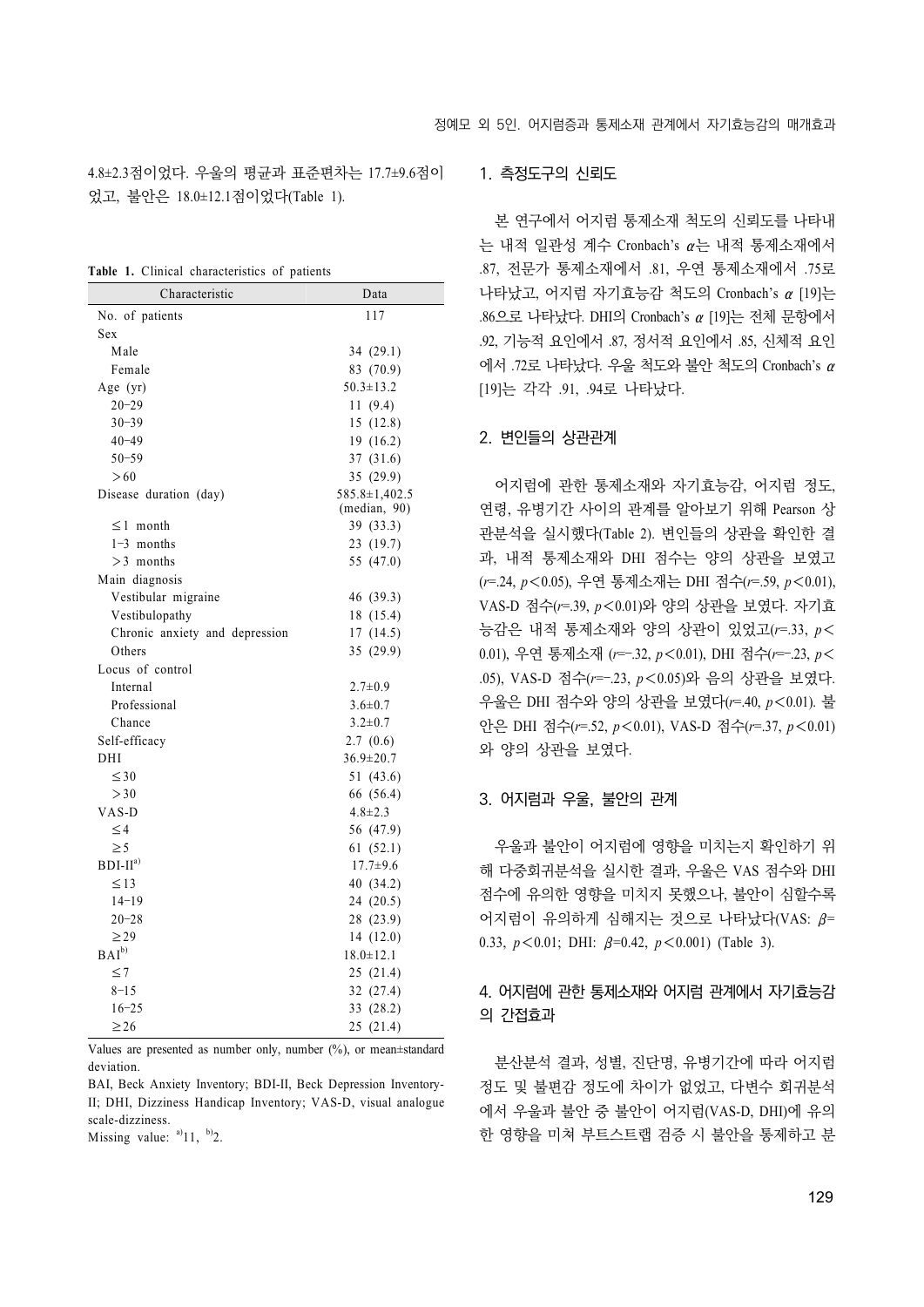| Variable   | Age                      | Duration                 | <b>CI</b>                | CP                       | CC                       | <b>SE</b> | DHI                      | VAS-D                    | <b>BDI</b>               | <b>BAI</b> |
|------------|--------------------------|--------------------------|--------------------------|--------------------------|--------------------------|-----------|--------------------------|--------------------------|--------------------------|------------|
| Age        | $\overline{\phantom{a}}$ |                          |                          |                          |                          |           |                          |                          |                          |            |
| Duration   | .02                      | $\overline{\phantom{a}}$ |                          |                          |                          |           |                          |                          |                          |            |
| <b>CI</b>  | $-.05$                   | $.24*$                   | $\overline{\phantom{a}}$ |                          |                          |           |                          |                          |                          |            |
| CP         | .14                      | $-.06$                   | $.23*$                   | $\overline{\phantom{a}}$ |                          |           |                          |                          |                          |            |
| CC         | $-.29**$                 | .08                      | $.32**$                  | $.32**$                  | $\overline{\phantom{a}}$ |           |                          |                          |                          |            |
| SE         | .09                      | .03                      | $.33**$                  | $-.11$                   | $-.32**$                 |           |                          |                          |                          |            |
| DHI        | $-.06$                   | .03                      | $.24*$                   | .17                      | $.59**$                  | $-.23*$   | $\overline{\phantom{a}}$ |                          |                          |            |
| VAS-D      | $-.06$                   | .03                      | .13                      | .01                      | $.39**$                  | $-.23*$   | $.48**$                  | $\overline{\phantom{0}}$ |                          |            |
| <b>BDI</b> | $-.06$                   | $-.02$                   | $.30**$                  | .15                      | $.38*$                   | $-.15$    | $.40**$                  | .15                      | $\overline{\phantom{0}}$ |            |
| <b>BAI</b> | $-.10$                   | .18                      | $.34**$                  | .04                      | $.51**$                  | $-.15$    | $.52**$                  | $.37**$                  | $.51**$                  |            |

**Table 2.** Correlations among variables

CI, internal locus of control; CP, powerful others locus of control; CC, chance locus of control; SE, self efficacy; DHI, Dizziness Handicap Inventory; VAS-D, visual analogue scale-dizziness; BDI, Beck Depression Inventory; BAI, Beck Anxiety Inventory. \**p*<.05, \*\**p*<.01.

**Table 3.** Independent predictors of dizziness in multiple logistic regression analysis

| Variable   | <b>Dizziness</b> | β       | $p$ -value |
|------------|------------------|---------|------------|
| Age        | VAS-D            | $-0.03$ | > 0.05     |
|            | DHI              | $-0.02$ | > 0.05     |
| BDI-II     | VAS-D            | $-0.02$ | > 0.05     |
|            | DHI              | 0.19    | > 0.05     |
| <b>BAI</b> | VAS-D            | 0.33    | 0.003      |
|            | DHI              | 0.42    | < 0.001    |

BAI, Beck Anxiety Inventory; BDI-II, Beck Depression Inventory-II.

석을 실시하였다. 부트스트랩 결과, 내적 통제소재와 VAS-D 관계에서 직접 효과와 총 효과는 유의하지 않았지 만, 자기효능감의 간접 효과가 유의한 것으로 나타났다 (*B*=–0.24; 95% CI, –0.52 to –0.01) (Table 4, Fig. 1). 내적 통제 소재와 DHI 관계에서도 직접 효과와 총 효과는 유의하지 않았지만, 자기효능감의 간접 효과가 유의한 것으로 나타 났다(*B*=–1.96; 95% CI, –4.17 to –0.02) (Table 5, Fig. 2). 전문 가, 우연 통제소재와 어지럼 사이에 자기효능감의 유의한 간접효과는 없었다.

## 고 찰

본 연구에서는 통제소재와 어지럼의 관계에서 자기효 능감의 매개효과를 알아보고자 했다.

첫째, 통제소재와 어지럼의 상관관계를 검증한 결과, 이전 연구 결과와 달리 내적 통제소재와 어지럼 정도 (DHI, VAS-D)와 양의 상관관계를 보였다. 이는 내적 통제 소재와 DHI가 음의 상관관계를 보이고, 연구 결과와 회복 에 대해 내적 통제소재로 지각할수록 주관적인 어지럼 정 도(VAS-D)가 감소한 과거 연구 결과와 상반되는 결과이 다[3,4]. 이러한 차이는 통제소재 측정도구와 연구참가자 군에 기인한다고 볼 수 있다. 즉, 선행연구에서의 통제소 재 척도는 전반적인 건강과 관련한 통제소재를 측정한 반 면, 본 연구에서의 통제소재 척도는 어지럼 관리에 국한 된 통제소재를 측정하여, 이전 연구에서 사용된 전반적인 건강 평가와 차이가 있을 수 있다. 특히, 본 연구 참가자 들의 특성상, 약 47%의 환자에서 유병기간이 3개월 이상 이며, 1, 2차 병원을 거쳐 해결이 안되는 어지럼으로 3차 병원에 내원하기까지 어지럼 개선에 빈번히 실패를 경험 한 군으로, 내적 통제가 높을수록 오히려 자신의 의지대 로 조절되지 않는 어지럼에 대한 불편감이 더욱 가중되었 을 가능성도 있다.

둘째, 우울과 불안은 DHI와 양의 상관관계를 보이고, 불안은 VAS-D와도 양의 상관 관계를 보였다. 이것은 우 울, 불안과 어지럼의 관계를 본 과거 연구 결과와 부분적 으로 일치한다[1,11]. 기존 연구와의 차이점은, 본 연구에 서는 우울과 불안을 구별하여 어지럼의 관계를 검증한 결 과 불안이 우울감에 비해 어지럼에 유의한 영향을 미치는 것을 확인할 수 있었다는 점이다. 일반적으로 불안, 우울 은 가장 흔한 정신 질환으로 각각 다른 질환으로 구분되 나[20,21], 상당 부분 공존하여 우울증이나 불안증상을 호 소하는 환자에서 흔히 두 증상이 동반되는 것으로 알려져 있다[22,23]. 비정신건강의학과 의사 입장에서 어지럼 환 자의 정신/심리적 특성을 정확히 이해하고 진단하기 쉽지 않아, 설문지 등을 이용하여 우울, 불안 등을 평가하는 경 우가 많다. 본 연구 결과로 볼 때 어지럼 클리닉에 내원하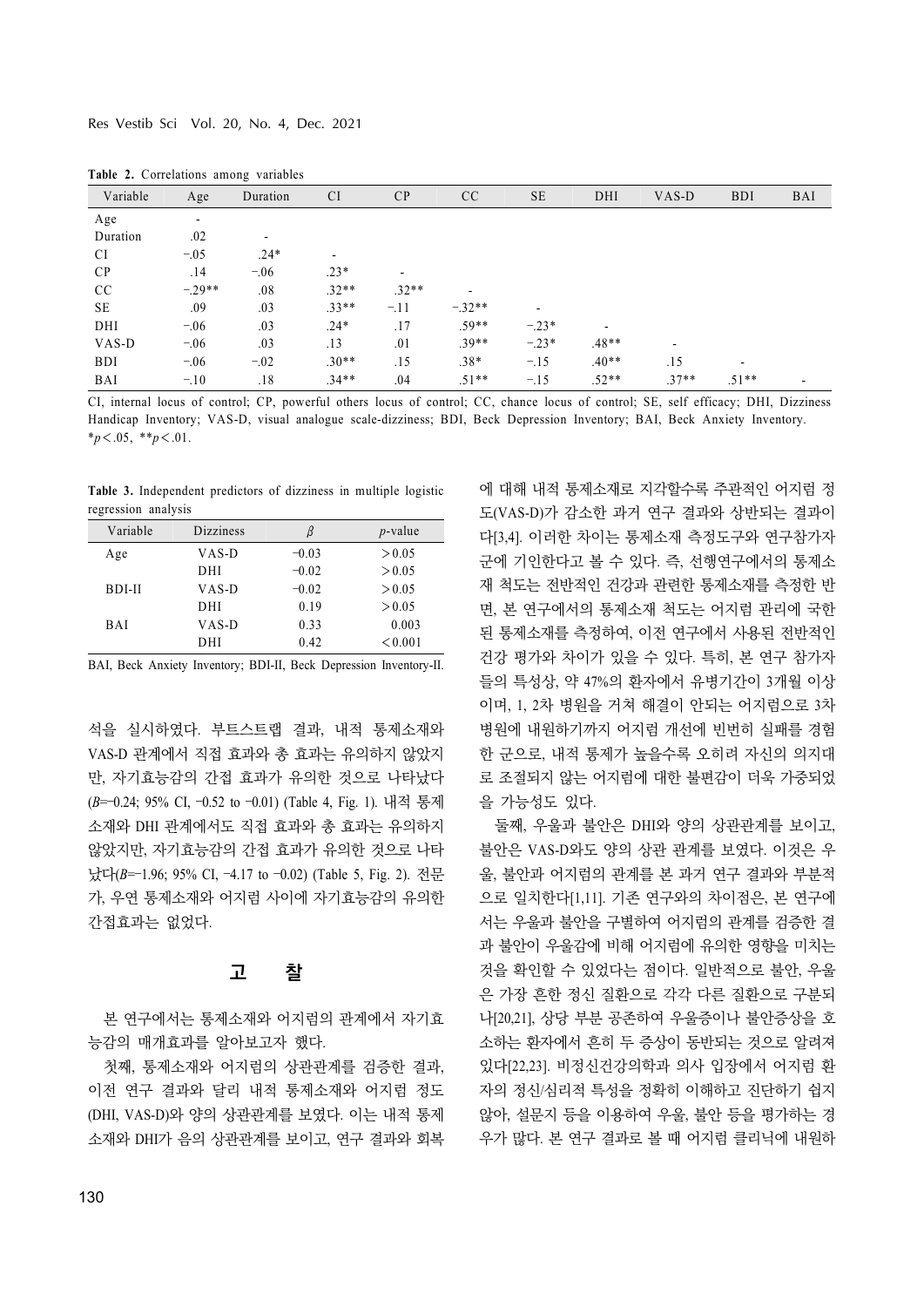| Step           | IV            | DV            | B       | <b>SE</b> |           |
|----------------|---------------|---------------|---------|-----------|-----------|
| <b>CI</b>      |               |               |         |           |           |
|                | CI            | Self-efficacy | 0.30    | 0.06      | $4.64***$ |
| $\overline{2}$ | <b>CI</b>     | VAS-D         | 0.05    | 0.24      | 0.23      |
| 3              | <b>CI</b>     | VAS-D         | 0.29    | 0.26      | 1.11      |
|                | Self-efficacy |               | $-0.79$ | 0.35      | $-2.25*$  |
| CP             |               |               |         |           |           |
|                | CP            | Self-efficacy | $-0.09$ | 0.08      | $-1.10$   |
| $\overline{2}$ | CP            | VAS-D         | $-0.01$ | 0.30      | $-0.04$   |
| 3              | CP            | VAS-D         | $-0.07$ | 0.29      | $-0.24$   |
|                | Self-efficacy |               | $-0.64$ | 0.33      | $-1.97$   |
| CC             |               |               |         |           |           |
|                | CC            | Self-efficacy | $-0.28$ | 0.09      | $-2.99**$ |
| 2              | CC            | VAS-D         | 0.88    | 0.32      | $2.73**$  |
| 3              | CC            | VAS-D         | 0.76    | 0.33      | $2.28*$   |
|                | Self-efficacy |               | $-0.43$ | 0.33      | 1.31      |

**Table 4.** Mediating effect of self-efficacy on the relationship between locus of control and VAS-D

IV, independent variable; DV, dependent variable; SE, self efficacy; CI, internal locus of control; VAS-D, visual analogue scale-dizziness; CP, professional locus of control; CC, chance locus of control.

\**p*<.05, \*\**p*<.01, \*\*\**p*<.001.



\*p< 05, \*\*p< 001

**Fig. 1.** Medication effect of self-efficacy between internal locus of control and visual analogue scale-dizziness (VAS-D). In the direct effect, internal locus of control had a tendency of aggravation of dizziness/vertigo noted as VAS-D, but in the indirect effect, the higher the internal locus of control, the higher the self-efficacy, and the higher the self-efficacy, the lower the dizziness.

는 환자의 경우 불안이 더 유의한 인자로 나타나, 우울 설문지 결과가 정상이지만 정신심리 연관 어지럼이 의심 된다면 불안 설문을 추가로 시도하여 확인하거나, 정확한 진단을 위해 정신건강의학과 전문의 협진이 필요할 수 있 다. 추후 다수의 어지럼 환자를 대상으로 불안, 우울 장애 의 동반에 대해 보다 구체적이고, 체계적인 연구를 통해 결과가 도출되면 실용적으로 환자에 접근하는 데 도움이 될 것이다.

셋째, 내적 통제소재와 어지럼(VAS-D, DHI) 관계를 자 기효능감이 각각 완전 매개했다. 내적 통제소재가 높을수

록 자기효능감이 높았고, 자기효능감이 높을수록 어지럼 정도와 그로 인한 불편감 정도는 감소했다. 즉, 어지럼에 대해 스스로가 그것을 통제할 수 있고 조절할 수 있다고 생각할수록 자신이 어지럼 관리를 위해 특정 행동을 성공 적으로 해낼 수 있다고 믿으며 그것은 어지럼 정도와 불 편감의 감소로 이어진다. 이 결과는 어지럼 환자 진료 시, 환자에게 자신이 어지럼을 조절할 수 있다는 믿음을 갖게 하여 자기효능감을 높여주는 것이 어지럼 정도와 불편감 정도를 감소시킬 수 있는 방법일 가능성을 시사한다. 이 는 전정재활운동 시행 시 자기효능감을 고려할 때 대조군 에 비해 더 효과적인 과거 연구와 맥락을 같이 한다[6]. 본 연구에서는 자기효능감이 통제소재와 어지럼의 관계 를 매개하며 어지럼을 감소시킨다는 것을 검증하며, 자기 효능감을 높이는 것이 어지럼 감소에 도움이 된다는 것을 확인하였다. 또한 자기효능감은 우울[24], 불안[25], 스트 레스[26], 두통[27] 등 여러 가지 질환을 감소시키는 것으 로 알려져 있는데 본 연구에서 자기효능감의 효과가 어지 럼과의 관계도 매개함을 검증하였다.

본 연구는 내적 통제소재와 어지럼의 관계에서 자기효 능감의 완전 매개 효과를 처음으로 검증하였다. 이전에는 전반적인 통제소재의 어지럼에 대한 주 효과에 집중하였 으나, 본 연구를 통해 3차 병원에 내원하는 어지럼 환자의 경우 내적 통제소재가 강할수록 어지럼을 심하게 호소하 지만 자기효능감이 높으면 어지럼으로 인한 주관적 고통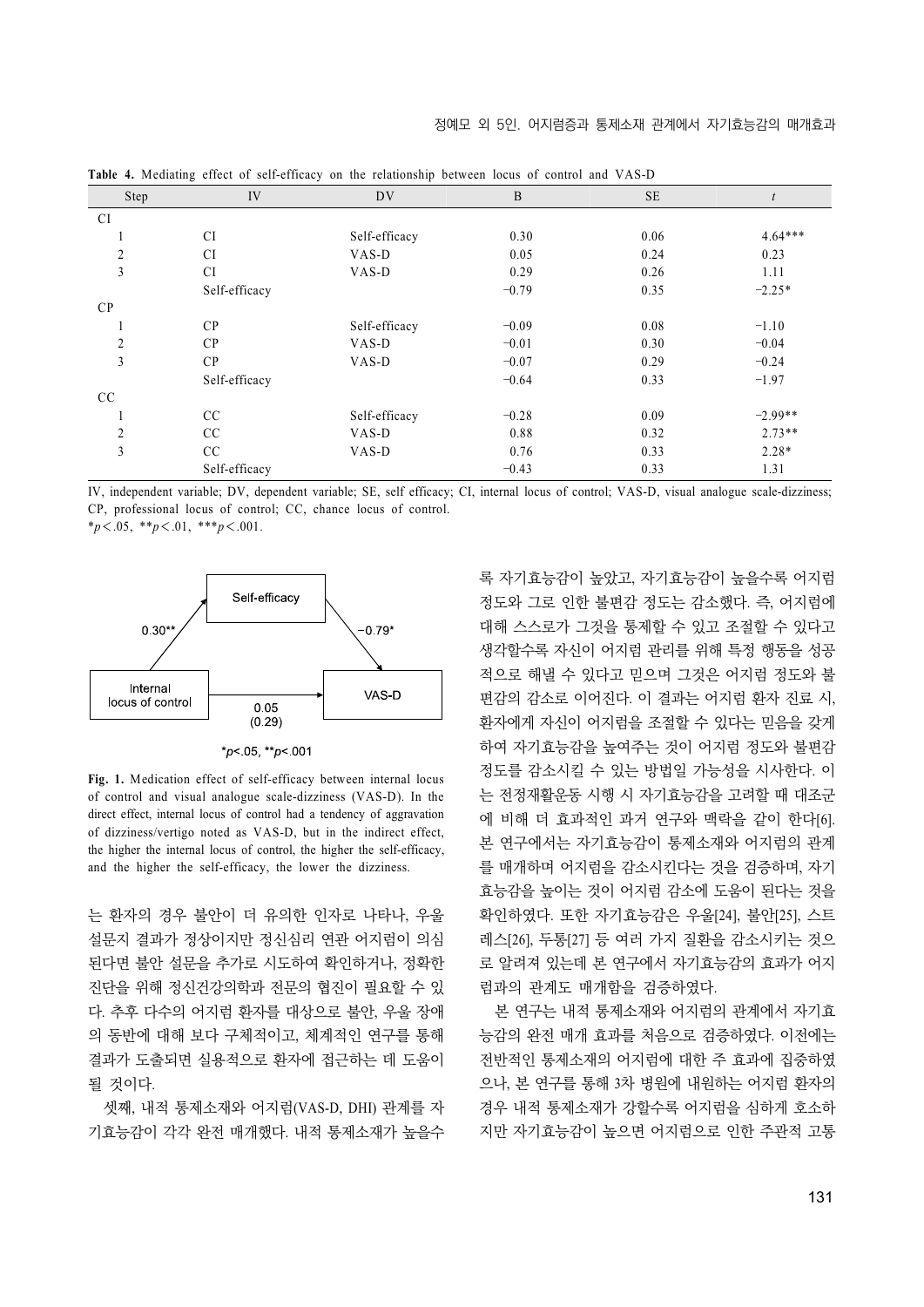Res Vestib Sci Vol. 20, No. 4, Dec. 2021

| Step           | IV<br><b>DV</b> |               | $\mathbf B$ | <b>SE</b> | $\mathbf{I}$ |  |
|----------------|-----------------|---------------|-------------|-----------|--------------|--|
| <b>CI</b>      |                 |               |             |           |              |  |
|                | CI              | Self-efficacy | 0.30        | 0.06      | $4.64***$    |  |
| $\overline{2}$ | <b>CI</b>       | DHI           | 2.08        | 1.96      | 1.06         |  |
| 3              | <b>CI</b>       | DHI           | 4.03        | 2.10      | 1.92         |  |
|                | Self-efficacy   |               | $-6.58$     | 2.84      | $-2.32*$     |  |
| CP             |                 |               |             |           |              |  |
| -1             | CP              | Self-efficacy | $-0.09$     | 0.08      | $-1.10$      |  |
| $\overline{2}$ | CP              | DHI           | 4.31        | 2.35      | 1.83         |  |
| $\mathfrak{Z}$ | CP              | DHI           | 3.94        | 2.35      | 1.68         |  |
|                | Self-efficacy   |               | $-3.94$     | 2.62      | $-1.50$      |  |
| CC             |                 |               |             |           |              |  |
|                | CC              | Self-efficacy | $-0.28$     | 0.09      | $-2.99**$    |  |
| $\overline{2}$ | CC              | DHI           | 12.50       | 2.43      | $5.15***$    |  |
| 3              | CC              | DHI           | 12.19       | 2.53      | $4.81***$    |  |
|                | Self-efficacy   |               | $-1.13$     | 2.50      | $-0.45$      |  |

**Table 5.** Mediating effect of self-efficacy on the relationship between locus of control and DHI

IV, independent variable; DV, dependent variable; SE, self efficacy; CI, internal locus of control; DHI, Dizziness Handicap Inventory; CP, professional locus of control; CC, chance locus of control.

\**p*<.05, \*\**p*<.01, \*\*\**p*<.001.



\* $p$  < 05, \*\* $p$  < 001

**Fig. 2.** Medication effect of self-efficacy between internal locus of control and Dizziness Handicap Inventory (DHI). In the direct effect, internal locus of control had a tendency of dizziness-related handicap noted as DHI, but in the indirect effect, the higher the internal locus of control, the higher the self-efficacy, and the higher the self-efficacy, the lower the dizziness-related handicap.

감의 정도가 낮다는 것을 확인할 수 있었다. 다만, 본 연 구는 횡단연구(cross-sectional study)를 통해 3차 병원에 내 원하는 어지럼 환자를 대상으로 연구모형을 검증했다. 향 후 자기효능감 증진 효과를 종단연구(longitudinal study)를 통해 검증할 필요가 있다. 이와 더불어 어지럼을 유발하 는 진단에 따라 각 변인의 효과들이 어지럼에 어떠한 영 향을 미치는지 연구가 필요하다.

# 결 론

본 연구를 통해 환자의 개인적 내적통제소재 정도에 관계없이 자기효능감이 높은 경우 어지럼이 감소하고 이 로인한 장애 감소를 예측할 수 있다. 의사는 어지럼 환자 진료 시, 진단 초기 어지럼 원인의 경중을 저울질하는 데 치중한 나머지 환자의 주소인 어지럼은 간과하거나 묵인 하기 쉽다. 이로 인해 환자의 어지럼은 지속되며, 무분별 한 전정억제제의 지속적 복용으로 회복을 저해하기도 한 다. 추후 어지럼 환자에서 자기효능감을 증진시킬 수 있 는 보다 구체적인 인지행동치료법의 도입으로 어지럼 환 자의 삶의 질 향상을 기대해 본다.

중심 단어: 어지럼, 통제소재, 자기효능감

# 이해관계(CONFLICT OF INTEREST)

저자들은 이 논문과 관련하여 이해관계의 충돌이 없음 을 명시합니다.

# 감사의 글(ACKNOWLEDGMENTS)

이 논문은 2018년도 충남대학교병원 연구비에 의하여 수행되었음.